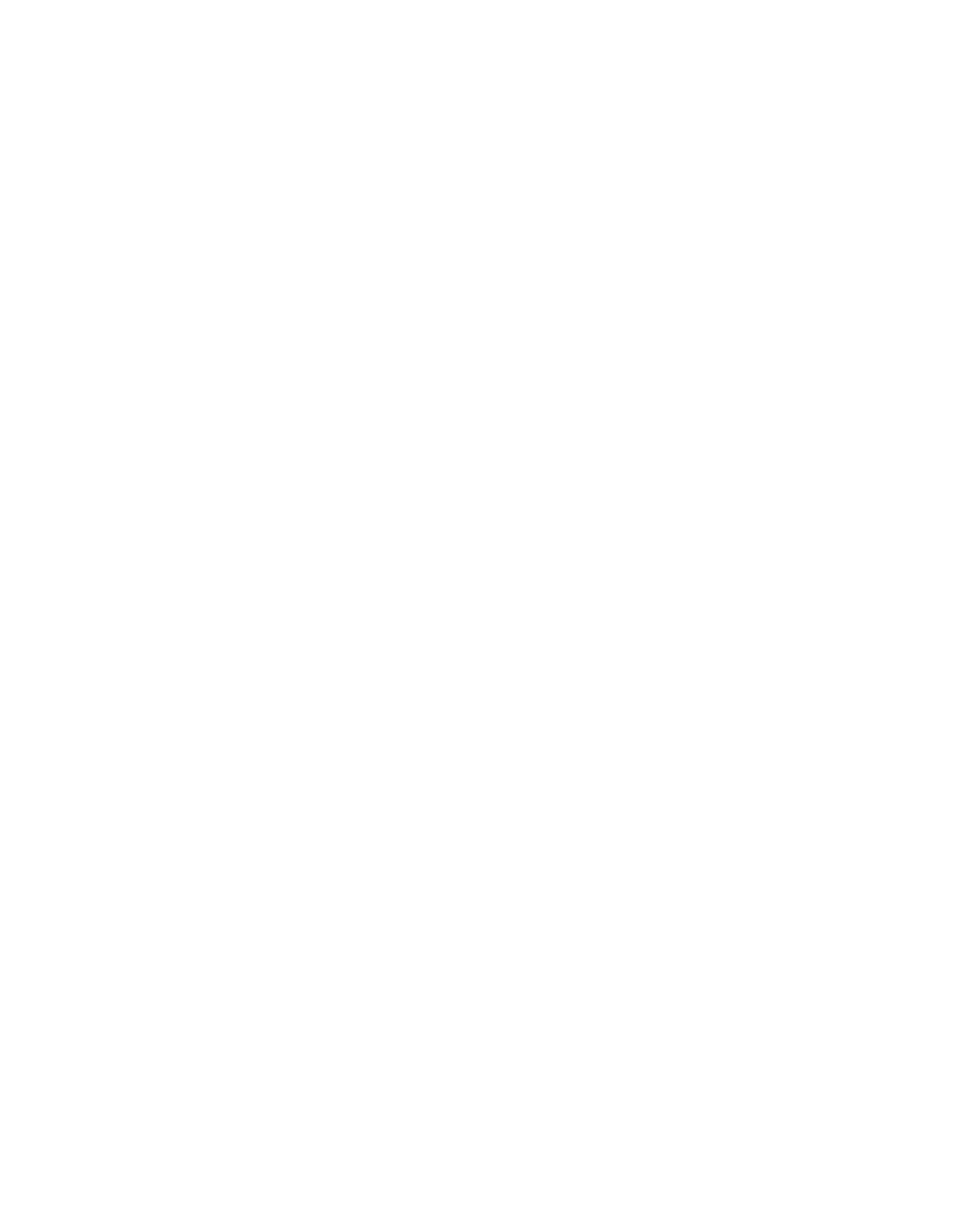## **Acknowledgements**

The Inter-Agency Coordination Group against Trafficking in Persons (ICAT) was set up in 2007 in response to a United Nations Economic and Social Council (ECOSOC) resolution in 2006 (2006/27) requesting intergovernmental agencies to work together to strengthen technical assistance provided to countries in the area of human trafficking. A resolution of the UN General Assembly in March 2007 confirmed the importance of eliminating "gaps and overlaps" in the anti-trafficking efforts of intergovernmental agencies and requested the UN Secretary-General to develop interagency coordination further in order "to enhance cooperation and coordination and facilitate a holistic and comprehensive approach by the international community to the problem of trafficking in persons" (A/RES/61/180). As a policy forum, ICAT aims to facilitate a holistic and comprehensive approach by the international community to preventing and combating trafficking in persons including protection and support of victims of trafficking.

In response to this mandate, ICAT is committed to publish a series of five issue papers over the course of 2012 and 2013. Each issue paper will examine one key issue that has been identified and agreed by ICAT's member organisations as a critical challenge to address for the international community to succeed in the fight against trafficking in persons in the coming decade. The planned series of ICAT papers provides an opportunity for international organizations to speak with one voice and is intended to serve as a catalyst for the promotion of common strategic priorities and greater policy and programmatic coherence. An overview paper titled, *The next decade: Promoting common priorities and greater coherence in the fight against human trafficking*, covering the summary of the five themes was launched in May 2012 in New York at an event hosted by ICAT and co-sponsored by the Mission of Sweden together with the Association of South East Asian Nations (ASEAN). The overview paper can be accessed at:

http://www.ungift.org/doc/knowledgehub/resource-centre/ICAT/ICAT\_overview\_paper.pdf.

The first issue paper, titled the *International Legal Frameworks concerning Trafficking in Persons,* is the result of interagency teamwork benefiting much from the extensive experience of the members of the ICAT Working Group, comprising IOM, ILO, OHCHR, UNHCR, UNICEF and UNODC, coming together to contribute in a collegial manner their experiences and institutional expertise in the advancement of a common cause – to enhance coherence in addressing the issue of human trafficking. The following colleagues from each member agency of the Working Group are acknowledged for their contribution: Ariel Riva (UNHCR), Beate Andrees (ILO), Houtan Homayounpour (ILO), Jonathan Martens (IOM), Maria Bances del Rey, (UNHCR), Martin Fowke (UNODC and ICAT Secretariat), Susu Thatun (UNICEF and Chair of Working Group) and Youla Haddadin (OHCHR). Mike Dottridge, independent consultant, assisted in coordinating the work of the team. The paper has not been formally edited. The paper was realized through financial contribution provided by OHCHR.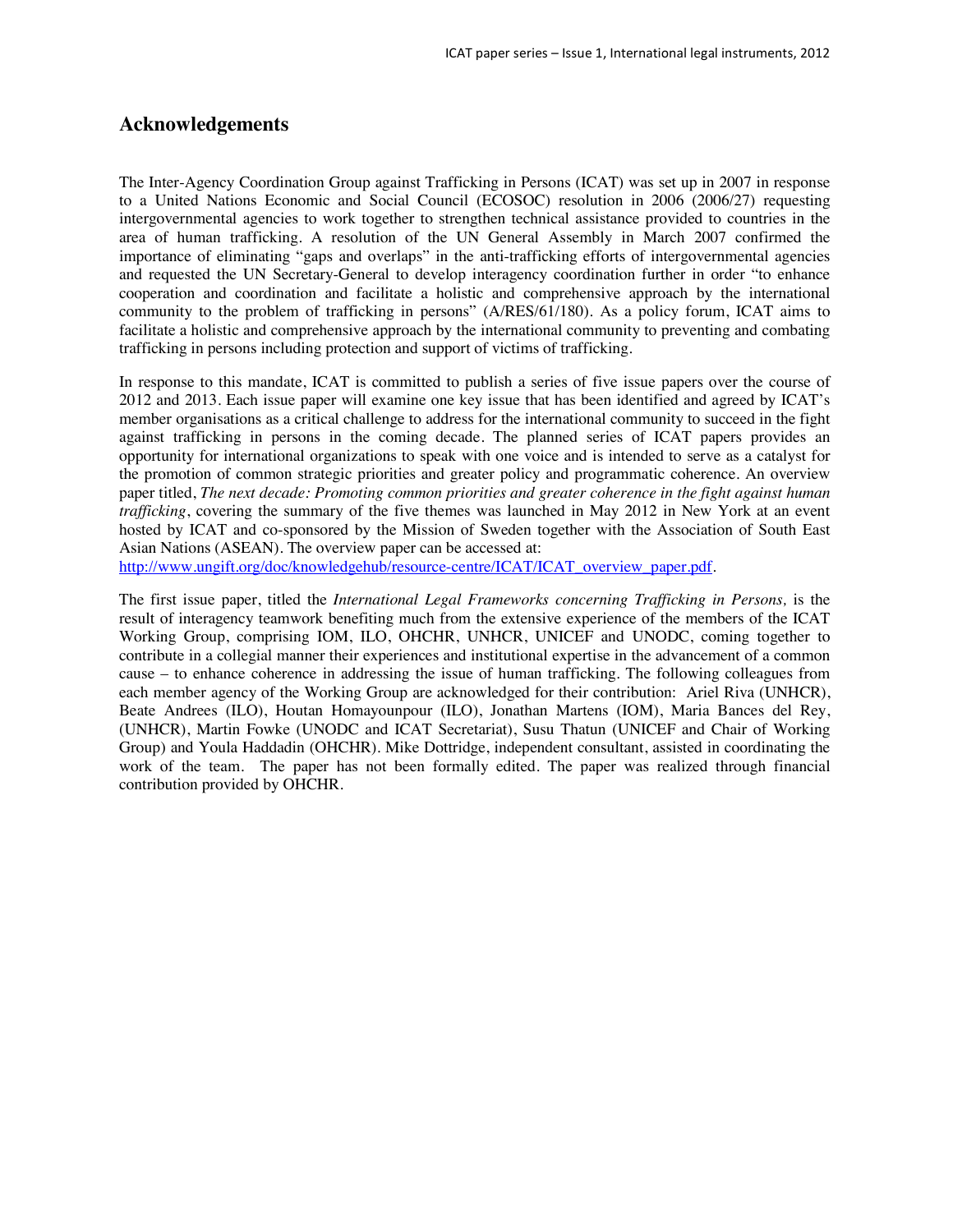## **The International Legal Frameworks concerning Trafficking in Persons**

## **1 Introduction**

The UN Protocol to Prevent, Suppress and Punish Trafficking in Persons, especially Women and Children (hereinafter referred to as "Trafficking in Persons Protocol"), is not a stand-alone tool.<sup>1</sup> It supplements the UN Convention against Transnational Organized Crime (2000) and is complemented by an array of international legal instruments, some focusing on the suppression of crime and others on human rights.

However, despite an implicit recognition of the need to rely on a variety of sources of international law to address human trafficking, there is little evidence that this recognition has found practical expression<sup>2</sup>. Accordingly, this paper characterizes key related elements of the anti-trafficking response today, highlights assumed features that still require development and recommends a number of prioritized actions to bring to bear provisions and legal obligations from different bodies of law and legal instruments that are relevant to the task of preventing human trafficking, protecting victims, and prosecuting perpetrators.

## **2 The current state of affairs**

 $\ddot{\phantom{a}}$ 

## **2.1 Perceptions of trafficking in persons as primarily a criminal justice issue**

The extremely low number of convictions, globally, for human trafficking crimes reinforces the common perception that, all too often, human trafficking is a crime committed with impunity. The need to improve criminal justice efforts against human trafficking has been identified by many States. One consequence of this is that efforts to prosecute suspected traffickers are often accorded priority without corresponding efforts to increase the protection of trafficking victims or the prevention of trafficking. While a firm commitment to prosecution is a required feature of an effective counter trafficking response, this limited criminal justice approach also carries an inherent disadvantage; notably, that trafficking investigations typically rely on victim testimony, and that victim testimony is less reliable and less likely to be forthcoming in environments where victim protection is not the key priority.

Further, the non-coordinated criminal justice focus has tended to privilege efforts to detect, investigate and prosecute trafficking-related offences with which police are most familiar, including prostitution (where criminalized) and other vice crimes. Violations of labour law, or other workplace offences and human rights violations, especially those involving migrants in an irregular situation and children, may not be as rigorously pursued because of limitations in police capacity or expertise, or because they are the responsibility of another ministry with its own priorities.

## **2.2 Divergence in reflecting the Trafficking in Persons Protocol in national law**

The Trafficking in Persons Protocol provides an internationally-agreed upon definition of "trafficking in persons"<sup>3</sup> which is commonly understood to consist of three key elements<sup>4</sup>:

<sup>&</sup>lt;sup>1</sup> The Trafficking in Persons Protocol refers explicitly to complementary legal regimes in article 14 ("Nothing in this Protocol shall affect the rights, obligations and responsibilities of States and individuals under international law, including international humanitarian law and international human rights law…"). The same article requires the interpretation and application by States of the measures set out in the Protocol "to be consistent with internationally recognized principles of non-discrimination". Article 2 also specifies that an objective of the Protocol is to protect and assist victims of trafficking "with full respect of their human rights".

<sup>2</sup> For further discussion on this, see the International Framework for Action to Implement the Trafficking in Persons Protocol, Vienna, 2010. http://www.unodc.org/documents/human-trafficking/Framework\_for\_Action\_TIP.pdf <sup>3</sup>

 $3$  Article 3, subparagraph a, of the Trafficking in Persons Protocol says: "Trafficking in persons' shall mean the recruitment, transportation, transfer, harbouring or receipt of persons, by means of the threat or use of force or other forms of coercion, of abduction, of fraud, of deception, of the abuse of power or of a position of vulnerability or of the giving or receiving of payments or benefits to achieve the consent of a person having control over another person, for the purpose of exploitation. Exploitation shall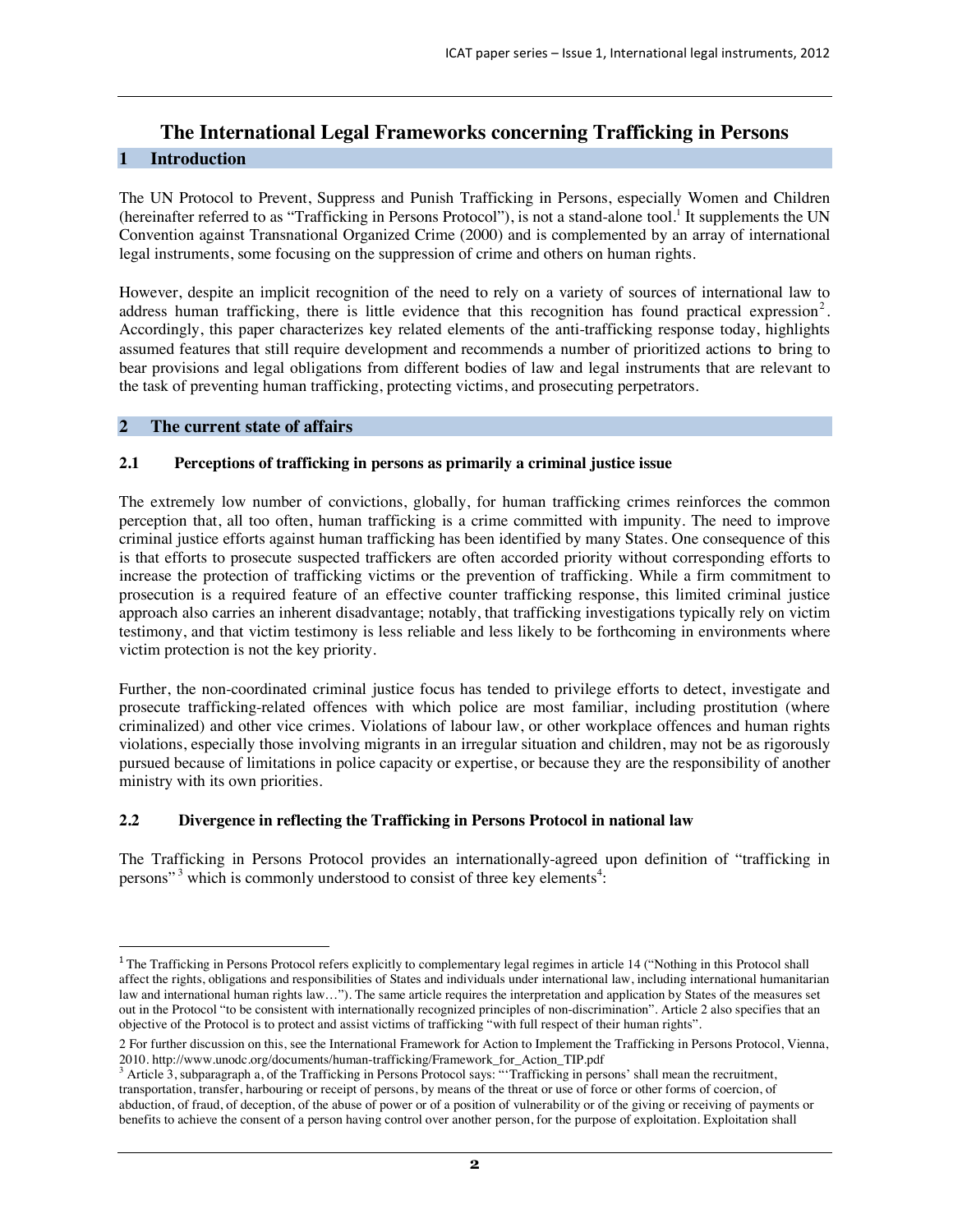- an action (recruitment, transportation, transfer, harbouring or receipt of persons);
- the means used (the threat or use of force or other forms of coercion, of abduction, of fraud, of deception, of the abuse of power or of a position of vulnerability or of the giving or receiving of payments or benefits to achieve the consent of a person having control over another person);
- the purpose (for exploitation).

Exploitation is not defined in the Trafficking in Persons Protocol; it is only described, allowing States to elaborate on other forms of exploitation when defining "trafficking in persons" in national legislation.<sup>5</sup>

States have reflected the definition of trafficking in persons in the Trafficking in Persons Protocol in varying ways in national legislation, with some focusing exclusively on victims who are brought into the country from abroad, some additionally or alternatively focusing on particular categories of victim (eg. women and children), some focusing on trafficking for particular purposes (such as sexual exploitation), and some covering the exploitation of victims as well as the five actions specified in the Trafficking in Persons Protocol at the expense of any mention of the means by which the actions are facilitated. Some States have chosen to maintain a clear distinction between legislation prohibiting trafficking in persons and laws on particular forms of exploitation mentioned in the Trafficking in Persons Protocol, resulting in some victims of internal trafficking not being recognized and thus not provided with the protection or assistance encouraged by the Trafficking in Persons Protocol or by other international instruments.

In 2009 the ILO noted that "There has been…considerable debate as to whether trafficking must involve some movement of the trafficked person, either within or across national borders, together with the process of recruitment, or whether the focus should be only on the exploitation that occurs at the end".<sup>6</sup> Other experts have noted that trafficking in persons often involves moving the victims, either away from home in their own country or to a different country, into a situation where they have less access to services that might protect them.<sup>7</sup> At the operational level, therefore, the way the definition of trafficking in persons is interpreted has significant influence on the types of protection and assistance made available to people who are exploited but not moved from one place to another (such as individuals subjected to inherited forms of slavery or debt bondage).

Furthermore, although the Trafficking in Persons Protocol is clear in not requiring the abusive means mentioned in the Trafficking in Persons Protocol's definition of trafficking to be used when children are recruited, transported, transferred, harboured or received for the purpose of exploitation, some States have chosen not to reflect this provision in their legislation. In contrast, in some States where the validity of this provision is recognized, at the operational level it has resulted in law enforcement officials responsible for stopping trafficking in persons intercepting adolescent children who are in the process of moving from one place in their country to another to seek work, even when there is no evidence of their being under the control of an intermediary.<sup>8</sup>

include, at a minimum, the exploitation of the prostitution of others or other forms of sexual exploitation, forced labour or services, slavery or practices similar to slavery, servitude or the removal of organs".

<sup>&</sup>lt;sup>4</sup> Article 3, subparagraph c, of the Trafficking in Persons Protocol specifies that, "The recruitment, transportation, transfer, harbouring or receipt of a child for the purpose of exploitation shall be considered 'trafficking in persons' even if this does not involve any of the means set forth in subparagraph (a) of this article". Subparagraph d states that "'Child' shall mean any person under eighteen years of age".

<sup>&</sup>lt;sup>5</sup> See section 2.3 below.

<sup>&</sup>lt;sup>6</sup> ILO, *The cost of coercion*, Global Report under the Follow-up to the ILO Declaration on Fundamental Principles and Rights at Work, ILO, Geneva, 2009, paragraph 32.

 $<sup>7</sup>$  For example, the UN High Commissioner for Refugees (UNHCR) noted that "Once initial control is secured, victims are generally</sup> moved to a place where there is a market for their services, often where they lack language skills and other basic knowledge that would enable them to seek help" (UNHCR, *Guidelines on International Protection: The application of Article 1A(2) of the 1951 Convention and/or 1967 Protocol relating to the Status of Refugees to victims of trafficking and persons at risk of being trafficked*, UNHCR document HCR/GIP/06/07 (7 April 2006), paragraph 10, accessed at http://www.unhcr.org/cgibin/texis/vtx/refworld/rwmain?docid=443679fa4&page=search).

<sup>8</sup> Projet régional commun d'étude sur les mobilités des enfants et des jeunes en Afrique de l'Ouest et du centre, *Quelle protection pour les enfants concernés par la mobilité en Afrique de l'Ouest ? Nos positions et recommandations*, Plateforme Régionale sur la Mobilité des Enfants (African Movement of Working Children and Youth, ENDA Youth Action, ILO, IOM, PLAN WARO, Save the Children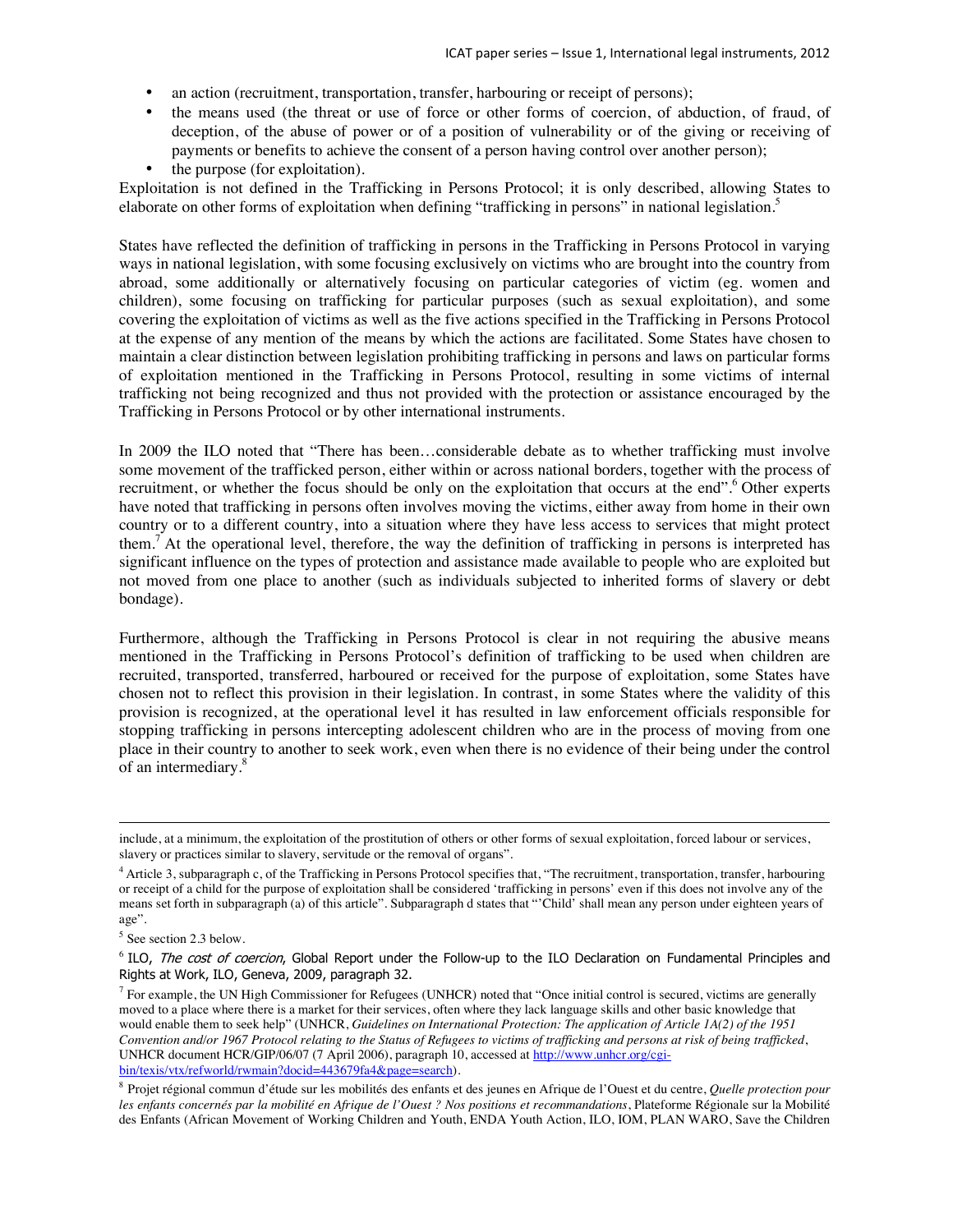Although widely regarded as an important step forward, the Trafficking in Persons Protocol has not been without interpretive controversy. Since its adoption, experts have debated, arguably unnecessarily, whether it is intended to combat the full range of related, coercive and exploitative practices condemned by international law, or a narrower, cross border process, organized by criminal groups to facilitate exploitation<sup>9</sup>. For States, the question is whether, by enacting legislation that directly reflects the provisions of the Trafficking in Persons Protocol, they have in place all of the components necessary for an effective and comprehensive response to human trafficking, especially where the Trafficking in Persons Protocol provides little explicit detail.

A specific situation has arisen in States which have distinct legislation, policies and structures to address different practices which all constitute trafficking in persons as defined by the Trafficking in Persons Protocol. In some cases, legislation adopted prior to 2000 to address country-specific patterns of exploitation remains unchanged, while new legislation has been adopted since 2000 to enable the State to meet its obligations under the Trafficking in Persons Protocol, without ensuring overall coherence at the level of the various laws and policies for protecting people who are all regarded as victims of trafficking by the Trafficking in Persons Protocol. In such circumstances the authorities struggle to resolve the inconsistencies implicit in the law.

## **2.3 A range of international legal instruments for combating trafficking in persons**

In addition to the Trafficking in Persons Protocol, international law includes a number of international legal instruments that identify, define and describe different forms of exploitation, including all of those explicitly mentioned by the Trafficking in Persons Protocol with the exception of one – the removal of organs.<sup>10</sup> The Convention on the Elimination of All Forms of Discrimination against Women requires States to take all appropriate measures to suppress all forms of trafficking in women and exploitation of prostitution of women. The exploitation of the prostitution of others is also the subject of the UN Convention for the Suppression of the Traffic in Persons and of the Exploitation of the Prostitution of Others (1949). Forced labour or services are the subject of the International Labour Organization's (ILO) Forced Labour Convention (Convention No. 29 of 1930), which defines forced or compulsory labour, and also by the ILO Abolition of Forced Labour Convention (Convention No. 105 of 1957). The Slavery Convention (1926) defines slavery, and its Supplementary Convention helpfully describes 'practices similar to slavery', including debt bondage, and institutions and practices that discriminate against women in the context of marriage.<sup>11</sup>

 <sup>(</sup>Sweden), Terre des Hommes Foundation and UNICEF WCARO), Dakar, 2011, accessed at http://www.unicef.org/wcaro/french/Rapport\_FR-web.pdf.

<sup>9</sup> With reference to article 34, paragraph 2 of the parent Convention, however, the *Legislative Guide for the United Nations Convention against Transnational Organized Crime and the Protocols thereto* (2004) clearly states that, "…in domestic law, the offences established in accordance with… the Protocol offences of trafficking in persons… must apply equally, regardless of whether the case involves transnational elements or is purely domestic… The same principle applies to the involvement of organized criminal groups. Authorities will need to establish such involvement to the satisfaction of another State party in order to invoke the obligations for international assistance and extradition, but should not have to prove the involvement of an organized criminal group as an element of a domestic prosecution." (paragraphs 18-19).

 $10$  These were summarized in a publication by the Office of the High Commissioner for Human Rights (OHCHR): D. Weissbrodt and Anti-Slavery International, *Abolishing Slavery and its Contemporary Forms*, UN, New York and Geneva, 2002. Most of the purposes of trafficking in persons listed in article 3 of the Trafficking in Persons Protocol are the subject of specific instruments. In addition, article 7(2)(c) of the Rome Statute of the International Criminal Court (1998) characterizes "enslavement" as a crime against humanity falling within the jurisdiction of the Court, saying that "'Enslavement' means the exercise of any or all of the powers attaching to the right of ownership over a person and includes the exercise of such power in the course of trafficking in persons, in particular women and children". The UN Supplementary Convention on the Abolition of Slavery, the Slave Trade and Institutions and Practices Similar to Slavery (1956) defines four institutions and practices similar to slavery: serfdom, debt bondage (also known as 'bonded labour': the practice of requiring someone to work to pay off a loan when the value of their work greatly exceeds the value of the loan), servile marriage and the transfer of children for exploitation by third parties. The World Health Assembly adopted guidelines in 1991 establishing international standards in relation to organ transplants and the possibility of commercial trafficking. The guidelines prohibit trafficking in human organs for commercial gain.

 $11$  Article 1(c), for example, prohibits "Any institution or practice whereby: (i) a woman, without the right to refuse, is promised or given in marriage on payment of a consideration in money or in kind to her parents, guardian, family or any other person or group; or (ii) the husband of a woman, his family, or his clan, has the right to transfer her to another person for value received or otherwise; or (iii) a woman on the death of her husband is liable to be inherited by another person…"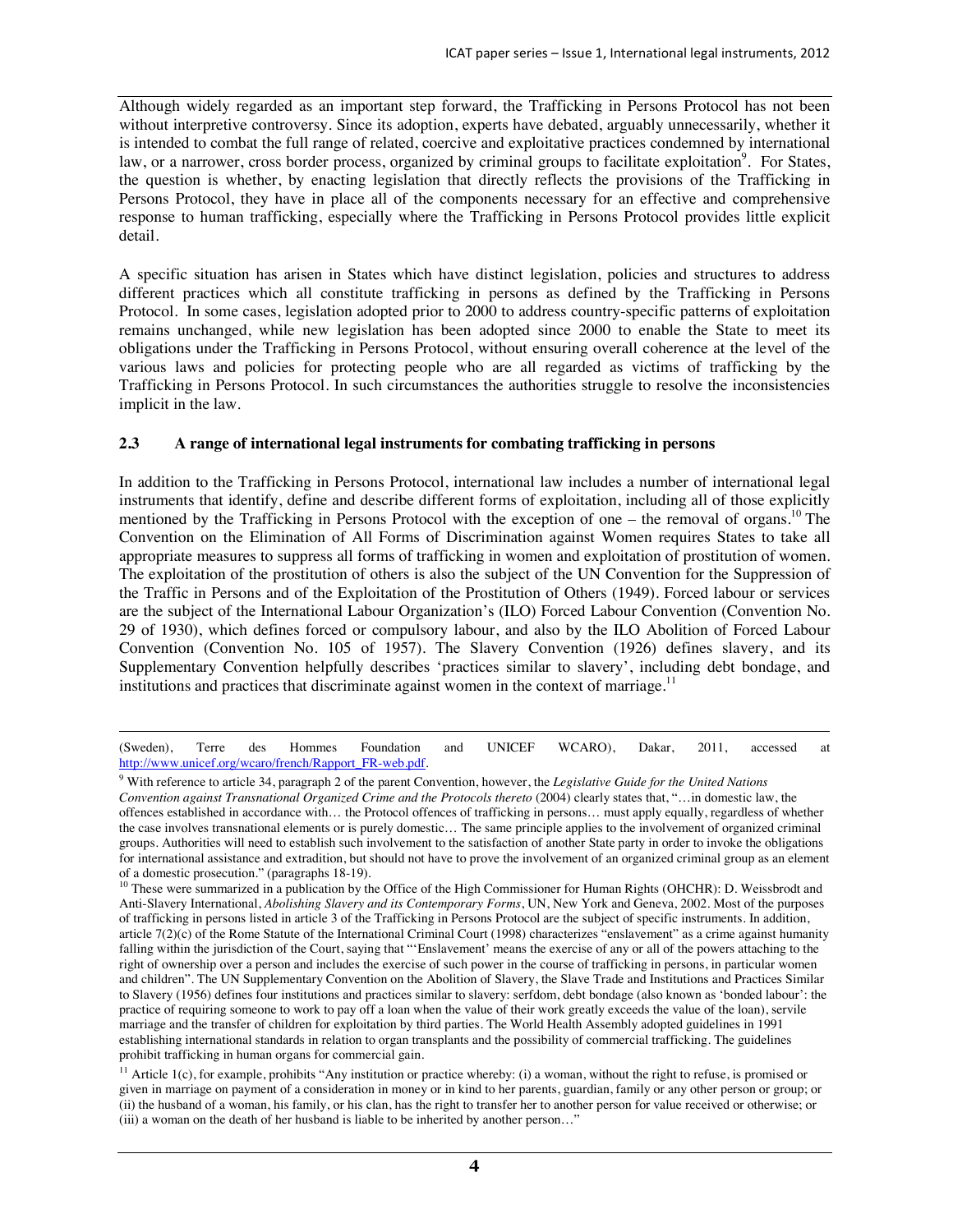The Convention on the Rights of the Child, and the Optional Protocol on the Sale of Children, Child Prostitution, and Child Pornography (2000), prohibits trafficking in children for any purpose, including for exploitive and forced labour. Additionally, the International Labour Organization's (ILO) Worst Forms of Child Labour Convention (Convention No. 182 of 1999), prohibits for all children under 18 years of age, all forms of slavery or practices similar to slavery, such as the sale and trafficking of children, debt bondage and serfdom and forced or compulsory labour, as well as the use, procuring or offering of all children for the purpose of prostitution. Several other human rights treaties prohibit certain practices linked to experiences common to trafficked persons, including ethnic, racial and gender-based discrimination<sup>12</sup>. The various treatymonitoring bodies have further developed the jurisprudence on the different forms of exploitation.<sup>13</sup>

The UN has also expounded upon the general entitlement of all victims of gross violations of international human rights law, which includes trafficked persons.<sup>14</sup> The forms of protection to which trafficked persons are entitled are consequently not limited to those mentioned in the Trafficking in Persons Protocol and are found in a range of other instruments. In the case of children, in particular, these go considerably beyond those mentioned in the Trafficking in Persons Protocol.

The Trafficking in Persons Protocol's reluctance to define exploitation, which is intended to allow States to specify additional forms of exploitation that they regard as for the purposes of trafficking in persons,<sup>15</sup> could also mean that a criminal recognized by one State as a trafficker may not be regarded as such by another State. In practice, the area where national legislation varies most concerns children, with some States opting to include, as forms of exploitation, for the purposes of trafficking in persons, some or all of the 'worst forms of child labour' mentioned in the ILO Worst Forms of Child Labour Convention, ILO Convention No. 182. A report by the  $ILO<sup>16</sup>$  indicates that the element of exploitation may include children whose employment violates a different ILO Convention (the ILO Minimum Age for Employment Convention, 1973), which requires States Parties to stipulate by law the minimum age for admission to employment.<sup>17</sup>

#### **2.4 The** *ad hoc* **way that other international legal instruments are used**

With so many relevant international legal instruments, it is perhaps understandable that States have not paid equal attention to all the treaties to which they are party when developing national legislation to combat human trafficking. However, this has meant that some States have given inadequate attention to their obligations in taking action against particular forms of exploitation or to adequately protecting victims of trafficking. On the latter in particular, the Trafficking in Persons Protocol is not particularly strong, generally offering useful suggestions in support of victim protection without obligating States to enact these measures in national legislation. However, given that international human rights law does provide trafficked persons with a strong protection framework, the process of national legislative reform in some cases has revealed a lack of awareness about States' obligations under international instruments ratified many decades earlier.

 $\ddot{\phantom{a}}$ 

 $12$  Most importantly, the prohibition on discrimination has been explicitly spelled out in the aforementioned treaties as well as in the Universal Declaration of Human Rights; the International Covenant on Civil and Political Rights; the Convention on the Rights of Persons with disabilities; the International Covenant on Economic, Social and Cultural Rights; the Convention against Torture; the International Convention on the Protection of the Rights of all Migrant Workers and Members of their Families; and in the International Convention on the Elimination of all forms of Racial Discrimination. 13 CEDAW, General Comment number 19

<sup>&</sup>lt;sup>14</sup> In the Basic Principles and Guidelines on the Right to a Remedy and Reparation for Victims of Gross Violations of International Human Rights Law and Serious Violations of International Humanitarian Law, adopted by General Assembly resolution 60/147, UN document A/RES/60/147 (21 March 2006).

<sup>&</sup>lt;sup>15</sup> I.e. Article 3, subparagraph a, of the Trafficking in Persons Protocol, which lists the forms of exploitation that are the purposes of trafficking "at a minimum". It thereby allows for the possibility that States may include additional forms of exploitation when defining the purposes of trafficking in persons in their legislation. The Model Law against Trafficking in Persons published by the UN Office on Drugs and Crime (UNODC) cites eight additional forms of exploitation which could also be mentioned in legislation and four forms of exploitation specifically affecting children, which could also be mentioned (UNODC, *Model Law against Trafficking in Persons*, UN, Vienna, 2009, pages 35 and 36).

<sup>16</sup> ILO (International Programme on the Elimination of Child Labour), *Child trafficking – Essentials*, ILO, Geneva, 2010.

<sup>&</sup>lt;sup>17</sup> The ILO Minimum Age Convention (Convention No. 138 of 1973) states that the age stipulated should not be less than 15 years of age, or, on a temporary basis, 14 years in States "whose economy and educational facilities are insufficiently developed".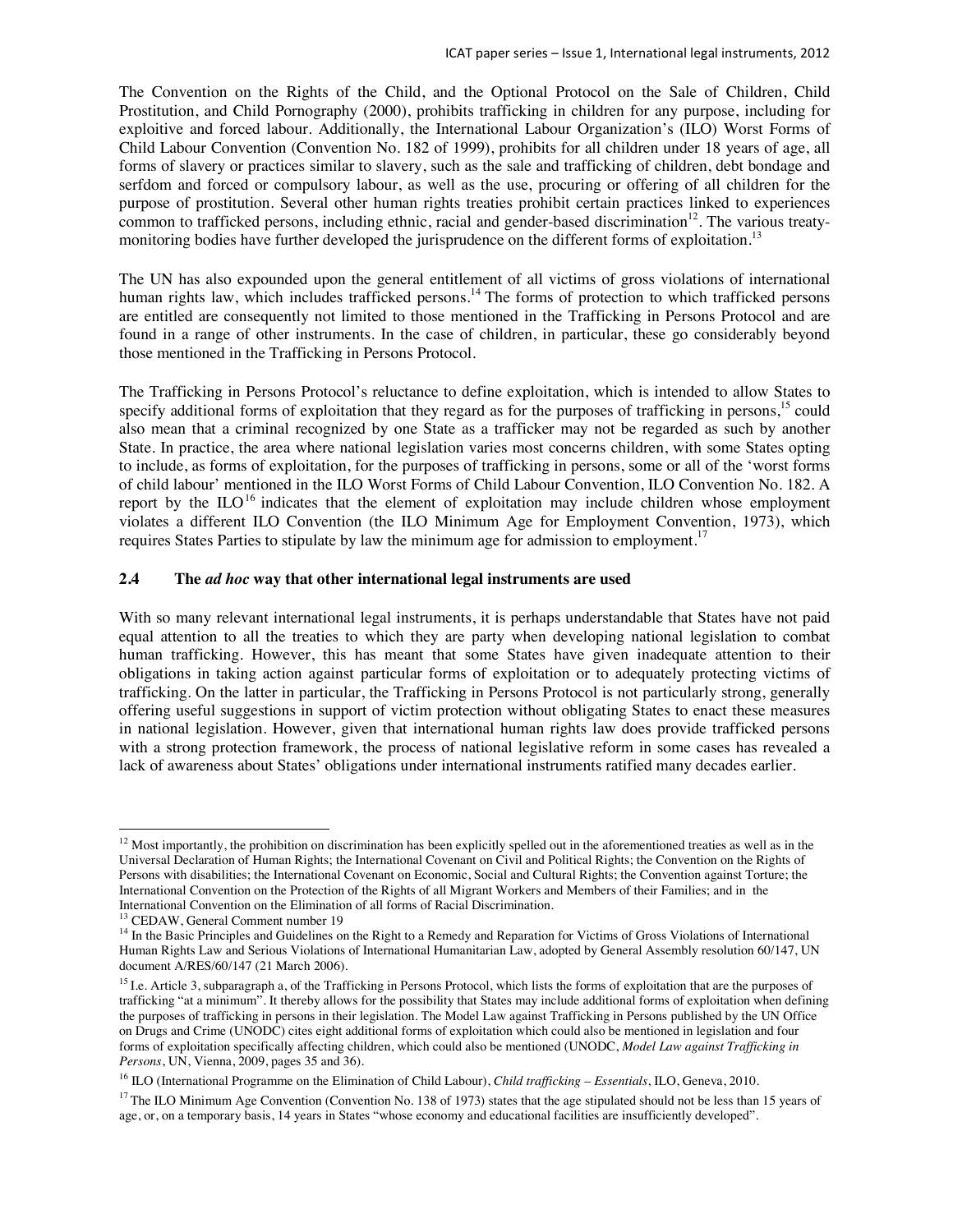## **2.5 Lack of awareness of relevant obligations regarding victim protection and remedies**

Various international legal instruments specify the forms of protection which must be granted to victims (of trafficking in persons). However, at times, these are not taken into account as much as they should be by States when designing systems to protect victims.

The purpose of the Trafficking in Persons Protocol is specified in Article 2, which includes reference to protecting and assisting victims of trafficking, with full respect for their human rights. Article 6 of the Trafficking in Persons Protocol requests State Parties to provide assistance to victims of trafficking, although the specific measures are often qualified by language which weakens the impact. States are asked, for example, to 'endeavour to provide' (physical safety) and 'consider' (appropriate housing; counselling; medical, psychological, and material assistance; employment, educational and training opportunities), 'in appropriate cases' (privacy and confidentiality), although Article 14 ensures that none of the Trafficking in Persons Protocol's stipulated criminal justice requirements can be used to undermine the human rights obligations found in other international legal instruments.

Taken in isolation, the Trafficking in Persons Protocol is not a particularly strong protection tool. However, it does not stand alone but alongside other international legal instruments that offer stronger protection to victims of trafficking based on rights that are "derive[d] from the inherent dignity of the human person".<sup>18</sup> As is highlighted by Principle 2 of the the High Commissioner for Human Rights' Recommended Principles and Guidelines on Human Rights and Human Trafficking: "States have a responsibility under international law to act with due diligence to…assist and protect trafficked persons".

## **3 What hasn't happened but should have?**

## **3.1 Acknowledgment of the relevance of other international legal instruments**

The Trafficking in Persons Protocol makes reference to other relevant international legal instruments and calls for a comprehensive approach;<sup>19</sup> in reality, however, this has not yet been wholly realized. Limited interpretations of the Trafficking in Persons Protocol have either monopolized or heavily influenced national laws and policies on trafficking in persons without sufficiently taking into account the provisions of other international instruments dealing with human rights law, humanitarian law, refugee law and labour law.

In June 2012 the recurrent discussion on fundamental principles and rights at work at the 101st session of the International Labour Conference requested the ILO to conduct a detailed analysis to identify gaps in existing coverage of ILO standards with a view to determining whether there is a need to complement ILO's forced labour Conventions No. 29 (1930) and No. 105 (1957) and to address human trafficking for labour exploitation. A thorough analysis is underway to assess the scope for standard setting to include provisions on prevention, remedies and victim protection. Thus, the item is proposed for standard setting on the agenda of 2014 International Labour Conference.

#### **3.2 A mapping of relevant bodies and law**

All key anti-trafficking actors should be made aware of all the relevant international legal instruments and obligations concerning trafficking in persons, and the protection to which victims are entitled. At the national level governments have a responsibility to check legislation for consistency with relevant international and

 $\ddot{\phantom{a}}$ <sup>18</sup> See, for example, the preambles to the International Covenant on Civil and Political Rights, and the International Covenant on Economic, Social and Cultural Rights.

<sup>&</sup>lt;sup>19</sup> The preamble of the Trafficking in Persons Protocol declares that action to prevent and combat trafficking in persons requires a comprehensive approach, which includes protecting the internationally recognized human rights of the victims of trafficking. Article 8 refers to other applicable bilateral or multilateral agreements or arrangements and article 11 to applicable international conventions. Article 14 states that "Nothing in this Protocol shall affect the rights, obligations and responsibilities of States and individuals under international law, including international humanitarian law and international human rights law" and includes explicit references to the Convention relating to the Status of Refugees (1951) and its 1967 Protocol as well as the principle of non-refoulement.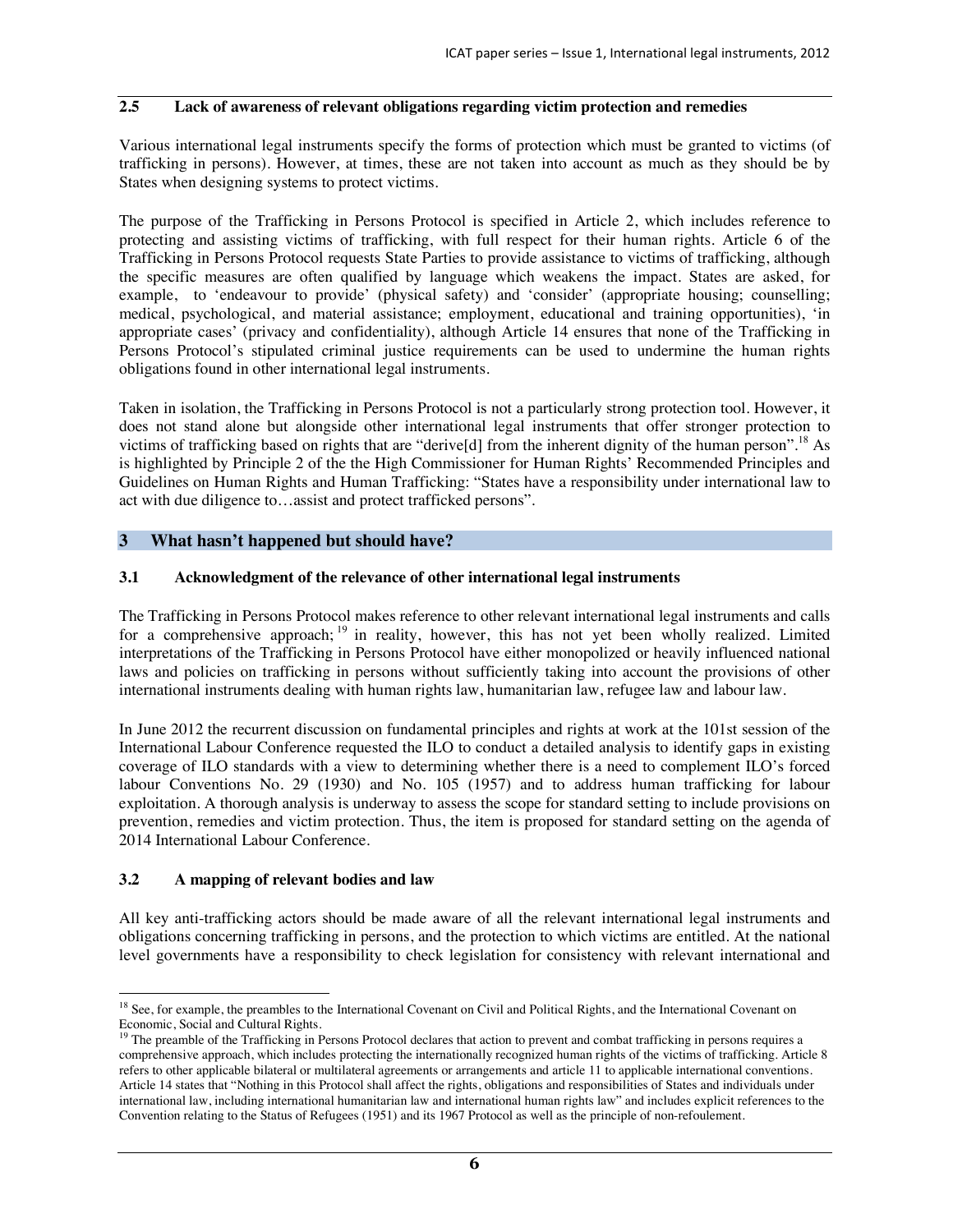regional instruments ratified by the State concerned, as well as other relevant national law. But consistency is often a lesser issue in countries where the national trafficking law fails to explicitly incorporate protections guaranteed by earlier treaties. Instead, the challenge then becomes one of ensuring that the government officials responsible for implementation of the trafficking law are equally conversant with the rights and privileges that are guaranteed by other international treaties but which may lack clear implementation guidelines. It is preferable, then, for international treaty-monitoring bodies or international organizations to draw the attention of States to the full spectrum of relevant international instruments, emphasizing the importance of enacting comprehensive national anti-trafficking legislation which explicitly acknowledges or incorporates the protection obligations that States assumed prior to the Trafficking in Persons Protocol.

Similarly, the cataloguing and sharing of information of all relevant anti-trafficking actors, especially at the national level, is essential if there is to be better development of policy and effective coordination of antitrafficking responses.

#### **3.3 The collection and analytical comparison of case law**

 $\overline{a}$ 

At present, there is only limited awareness of how courts at national and regional levels are interpreting State obligations under the Trafficking in Persons Protocol. Even more remote is analyses of how courts are interpreting State obligations created by other international instruments in individual trafficking cases.<sup>20</sup> For example, a judgment by the European Court of Human Rights<sup>21</sup> has contributed to establishing the parameters of the State obligation to exercise due diligence in investigating reports of possible cases of trafficking in persons<sup>22</sup> and a national court judgment in a trafficking in persons case has included a specific reference to slavery and a discussion of the applicability of legislation based on the Slavery Convention concerning how "powers of ownership" should be interpreted in the  $21<sup>st</sup>$  Century.<sup>23</sup>

Jurisprudence concerning the non-punishment or non-criminalization provision is an example of case law that is in the process of being developed and could be of wide interest to practitioners of both States and other international actors.

To date, efforts to collect and consolidate relevant case law have been limited<sup>24</sup>, and comparative analysis even more so. However, a more consistent monitoring of case law trends would significantly enhance national legislative development, and encourage harmonization and the identification of good practice.

#### **3.4 Exploring of the complementarity of different international and national legal instruments**

A wide range of laws have been found to be useful in disrupting trafficking operations, prosecuting traffickers and preventing trafficking in persons, but the dissemination and further development of such promising practices has been limited. These include use of laws relating to money-laundering and a variety of specific criminal actions committed by traffickers against their victims (such as assault, rape, confiscation of personal identity documents, withholding wages, etc.). In the context of prevention, they include an even wider array

<sup>&</sup>lt;sup>20</sup> The UNODC Human Trafficking Case Law Database currently contains information on more than 700 key cases from more than 70 jurisdictions (see http://www.unodc.org/cld/index.jspx or, for a textual description of the database,

http://www.unodc.org/unodc/en/frontpage/2011/October/unodc-launches-first-global-database-of-human-trafficking-cases.html). The UNHCR maintains a webpage containing cross references to national case law (see 'Trafficking in Human Beings' at http://www.unhcr.org/refworld/thb.html).

 $21$  Established by the Council of Europe Convention for the Protection of Human Rights and Fundamental Freedom (1950).

<sup>&</sup>lt;sup>22</sup> See European Court of Human Rights, Rantsev v Cyprus and Russia (judgment of 7 January 2010, application no. 25965/04). The Court noted that "The failure to investigate the recruitment aspect of alleged trafficking would allow an important part of the trafficking chain to act with impunity" (paragraph 307) and concluded that the authorities in the State of origin of a woman who had been trafficked to another country (where she died) had an obligation to investigate the possibility that individuals or networks operating in their jurisdiction were involved in trafficking her abroad.

<sup>&</sup>lt;sup>23</sup> See Regina versus Tang (Australia), August 2008, when the High Court of Australia upheld the conviction of Melbourne brothel owner, Wei Tang, for slavery (University of Queensland, Human Trafficking Working Group, *Case Report*, accessed on 28 August 2012 at http://www.law.uq.edu.au/documents/humantraffic/case-reports/wei\_tang.pdf).

<sup>&</sup>lt;sup>24</sup> See, for example, the UNODC Human Trafficking Case Law Database, noted above; or, at the national level, the case reporting and analysis of Argentina, http://www.mpf.gov.ar/index.asp?page=Accesos/Ufase/ufase7.asp.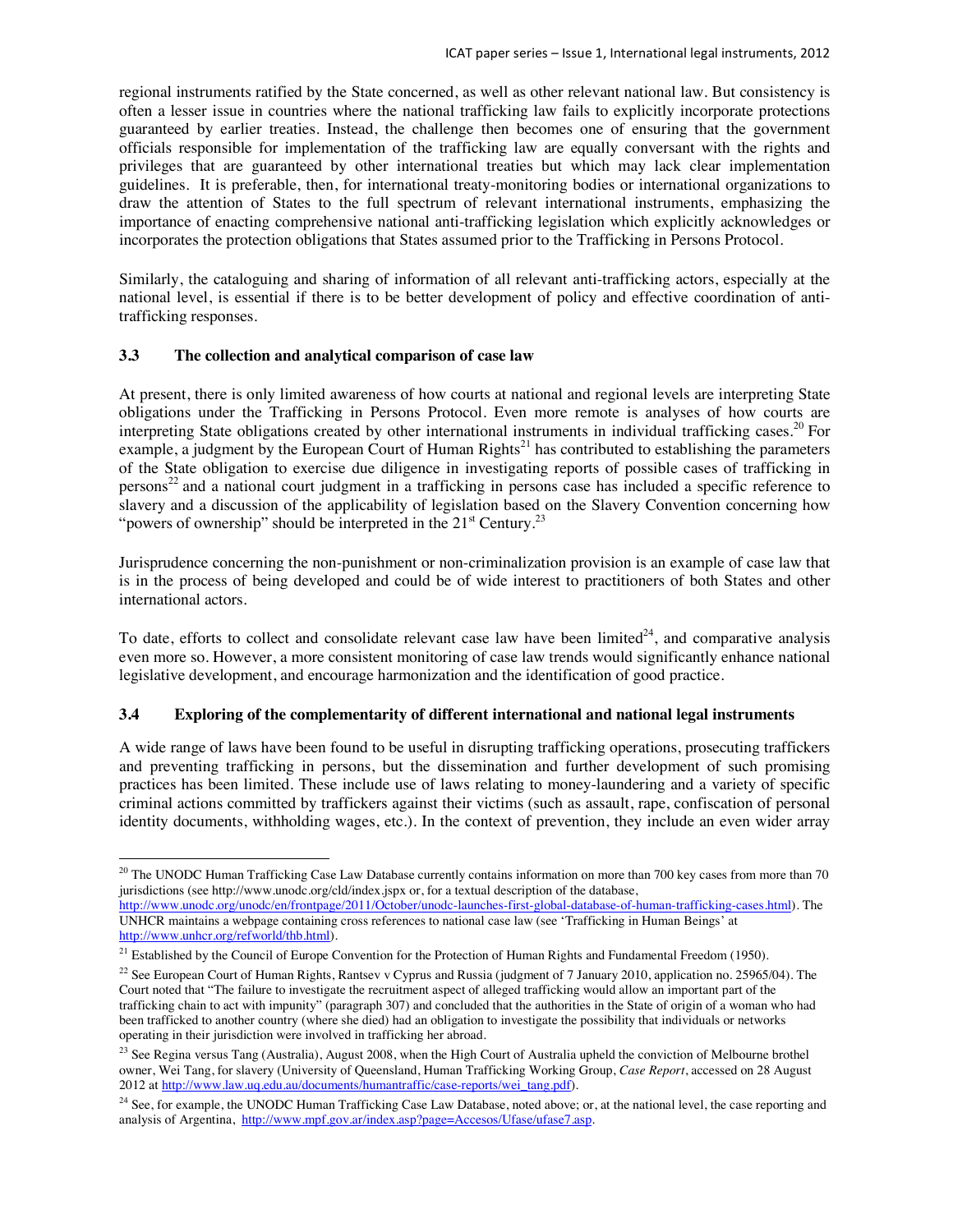of measures, including regulation of labour suppliers<sup>25</sup> and the enforcement of occupational safety and health regulations, labour laws and immigration regimes, and the strengthening of national child protection systems including its allied systems such as health, education, amongst others. Only a few of these are referred to explicitly in the UN Trafficking in Persons Protocol (such as the reference to "Border measures" in Article 11 of the Protocol).

The past decade has allowed law enforcement officials in different States to learn lessons about what is effective and what is not when collecting evidence and prosecuting suspected traffickers – unfortunately these lessons have not become common practice across jurisdictions. Some of the most important lessons relate to the way that victims of trafficking (who are potential witnesses) are treated. These lessons suggest that, in the course of a criminal investigation and prosecution,<sup>26</sup> not only is the protection of victims right in principle but also right in practice as it is not effective to prosecute traffickers without placing the protection and assistance of victims at the heart of the intervention.

## **3.5 Utilization of the protection provisions of other international instruments**

A number of international legal instruments relevant to trafficking in persons create obligations to protect particular categories of people, including victims of trafficking. A recent OHCHR publication underlines that all victims of trafficking "*irrespective of their involvement in any legal process*, have an enforceable right to immediate support and protection".<sup>27</sup> Such rights, however, are not regularly recognised nor enforced.

International human rights law, as it relates to women and children specifically, is particularly relevant. For example, international legal instruments concerned with the rights of children create an obligation to provide exploited children with various forms of assistance. The Convention on the Rights of the Child (1989) requires States parties to "take all appropriate measures to promote physical and psychological recovery and social reintegration of a child victim of: any form of neglect, exploitation, or abuse…" (Article 39). This Convention also requires States to recognize the right of every child (including those who have been trafficked) "to facilities for the treatment of illness and rehabilitation of health" (Article 24) and to education (Article 28). The Optional Protocol to the Convention on the Sale of Children specifies particular forms of protection and assistance to be made available to child victims.<sup>28</sup> Although the operational paragraphs of the Optional Protocol on the Sale of Children do not make specific mention of trafficking in children, the preambular paragraphs make it clear that the Optional Protocol addresses trafficking in children as well as additional offences.<sup>29</sup> This means that, for States that have ratified both the Trafficking in Persons Protocol

 $\ddot{\phantom{a}}$ 

(d) Providing appropriate support services to child victims throughout the legal process;

<sup>25</sup> See ICAT paper series, Issue 2, *Prevention by Discouraging Demand*.

<sup>&</sup>lt;sup>26</sup> For example, a set of guidelines adopted in South East Asia for criminal justice responses to trafficking in persons emphasizes the care needed in managing victims as potential witnesses. See *Criminal Justice Responses to Trafficking in Persons: ASEAN Practitioner Guidelines*, endorsed by the 7th Association of Southeast Asian Nations (ASEAN) Senior Officials Meeting on Transnational Crime, Vientiane, Lao People's Democratic Republic, 27 June 2007.

<sup>27</sup> See OHCHR, *Recommended Principles and Guidelines on Human Rights and Human Trafficking. Commentary, op. cit.*, page 127.

 $28$  Article 8, paragraph 1 of the Protocol to the CRC on the Sale of Children specifies that "States Parties shall adopt appropriate measures to protect the rights and interests of child victims of the practices prohibited under the present Protocol at all stages of the criminal justice process, in particular by:

<sup>(</sup>a) Recognizing the vulnerability of child victims and adapting procedures to recognize their special needs, including their special needs as witnesses;

<sup>(</sup>b) Informing child victims of their rights, their role and the scope, timing and progress of the proceedings and of the disposition of their cases;

<sup>(</sup>c) Allowing the views, needs and concerns of child victims to be presented and considered in proceedings where their personal interests are affected, in a manner consistent with the procedural rules of national law;

<sup>(</sup>e) Protecting, as appropriate, the privacy and identity of child victims and taking measures in accordance with national law to avoid the inappropriate dissemination of information that could lead to the identification of child victims;

<sup>(</sup>f) Providing, in appropriate cases, for the safety of child victims, as well as that of their families and witnesses on their behalf, from intimidation and retaliation;

<sup>(</sup>g) Avoiding unnecessary delay in the disposition of cases and the execution of orders or decrees granting compensation to child victims.

<sup>&</sup>lt;sup>29</sup> See articles 2 and 3 of the Optional Protocol to the Convention on the Rights of the Child on the sale of children, child prostitution and child pornography.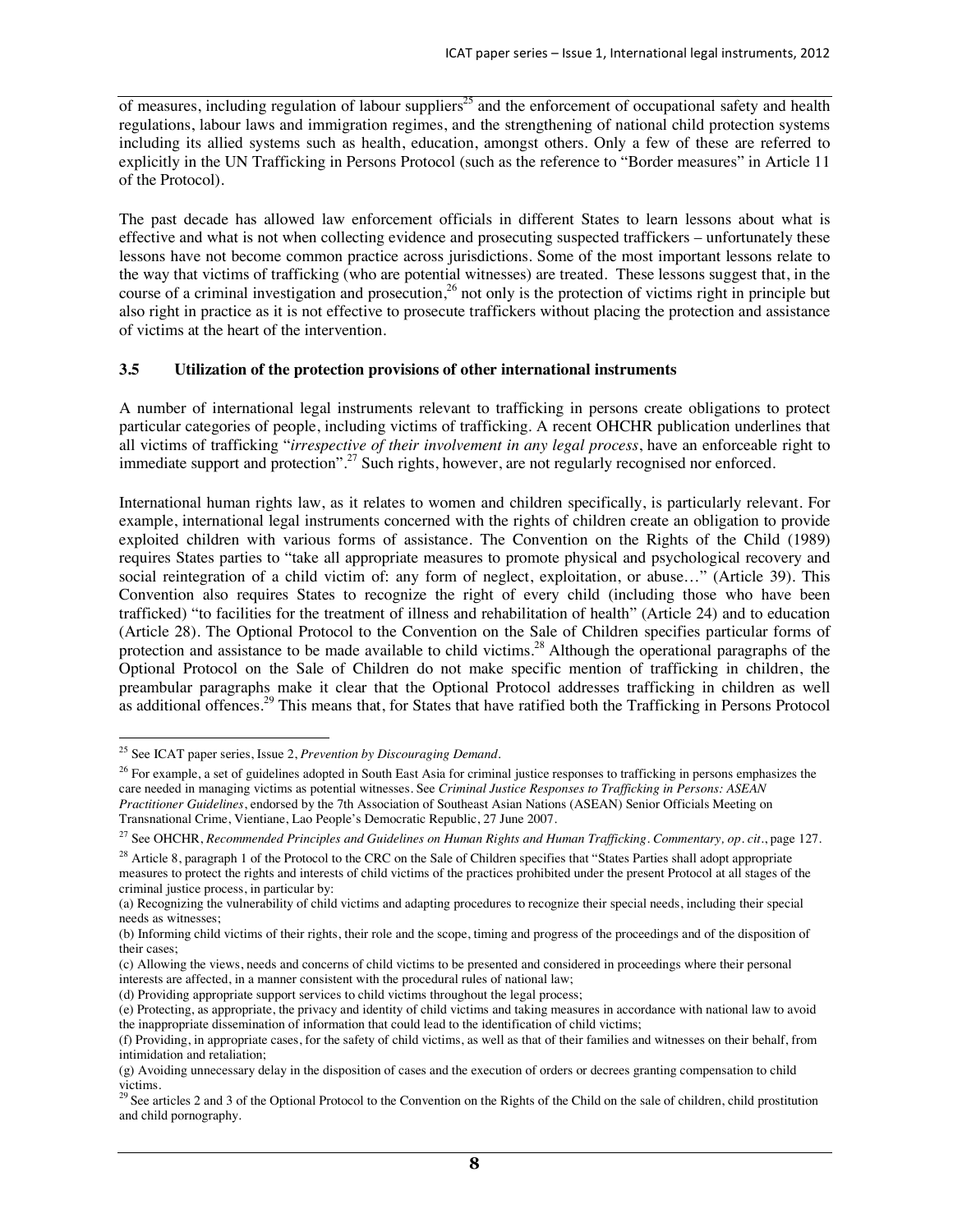and the Optional Protocol on the Sale of children, child victims of trafficking are entitled to all the forms of protection it contains. These are specified in the Optional Protocol in greater detail than the protection and assistance provided for in Article 8 of the Trafficking in Persons Protocol and, unlike the provisions on assistance of the Trafficking in Persons Protocol, are mandatory. Similarly, ILO Convention No. 182 requires States to take effective and time-bound measures to provide for the rehabilitation and social integration of former victims of the worst forms of child labour, including victims of trafficking, as well as to ensure their access to free basic education, and, wherever possible and appropriate, vocational training (Article 7(2)(b) and (c)).

International refugee law provides through a number of international instruments<sup>30</sup> for the protection of asylum-seekers, refugees & others in need of international protection such as stateless persons.

The United Nations High Commissioner for Refugees (UNHCR) has pointed out that some people believed to have been trafficked or at risk of being trafficked may have a well-founded fear of persecution for reasons of race, religion, nationality, membership of a particular social group or political opinion and "may therefore be entitled to international refugee protection<sup>" 31</sup> under the Convention relating to the Status of Refugees (1951) and its 1967 Protocol. Guidelines issued by the UNHCR in 2006 are intended to provide interpretative legal guidance for governments, legal practitioners, decision-makers and the judiciary (as well as UNHCR staff). These list the forms of abuse and severe exploitation which, the UNHCR asserts, "will generally amount to persecution" and entitle a victim of trafficking in persons or a person at risk of being trafficked to protection as a refugee. Refugees are protected, under international law, from return to the country in which they fear persecution (i.e., may not be subjected to *refoulement*). In addition, State parties to the UN Convention against Torture (1984) may not expel, return ("refouler") or extradite a person to another State where there are substantial grounds for believing that he or she would be in danger of being subjected to torture, whether at the hands of traffickers or others.

#### **3.6 'Non-punishment' for status-related offences**

 $\ddot{\phantom{a}}$ 

The Trafficking in Persons Protocol does not contain any provision stipulating that victims of trafficking who have committed offences while under the control of a trafficker should not be prosecuted or punished. However, reviewing the relevant human rights framework, the Recommended Principles and Guidelines on Human Rights and Human Trafficking indicate that "trafficked persons shall not be detained, charged or prosecuted for the illegality of their entry into or residence in countries of transit and destination, or for their involvement in unlawful activities *to the extent that such involvement is a direct consequence of their situation as trafficked persons*" (emphasis added).<sup>32</sup> In 2008, the UN General Assembly adopted a resolution urging that "victims should be protected from re-victimization, including protection from prosecution for illegal migration, labour law violations or other acts…"33 and the following year, the Working Group on Trafficking in Persons established by the Conference of the Parties to the UN Convention on Transnational Organized Crime called on State parties to "consider, in line with their domestic legislation, not punishing or prosecuting trafficked persons for unlawful acts committed by them as a direct consequence of their situation as trafficked persons or where they were compelled to commit such unlawful acts."<sup>34</sup> The Working Group recognized an explicit link between identifying suspected victims and this non-prosecution or non-punishment provision (i.e., that without appropriate procedures to identify victims, they were likely to be prosecuted, as well as being unable to exercise their other rights) and stressed the importance of establishing appropriate

<sup>30</sup> See, the *Convention relating to the Status of Refugees*, 1951 (1951 Convention), as amended by the *Protocol relating to the Status of Refugees*, 1967; the *Convention Governing the Specific Aspects of Refugee Problems in Africa*, 1969 (OAU Convention); and Conclusion No. 3, *Cartagena Declaration on Refugees, Colloquium on the International Protection of Refugees in Central America,* 

*Mexico and Panama*, 1984 (1984 Cartagena Declaration).<br><sup>31</sup> UNHCR, *Guidelines on International Protection: The application of Article 1A(2) of the 1951 Convention and/or 1967 Protocol relating to the Status of Refugees to victims of trafficking and persons at risk of being trafficked*, UNHCR document HCR/GIP/06/07 (7 April 2006), paragraph 12.

<sup>32</sup> Principle 7, UN High Commissioner for Human Rights, *Recommended Principles and Guidelines*, *op. cit*.

<sup>&</sup>lt;sup>33</sup> *Trafficking in women and girls: Report of the Secretary-General,* 4 August 2008, UN General Assembly document A/63/215, paragraph 62.

<sup>34</sup> *Report on the meeting of the Working Group on Trafficking in Persons held in Vienna on 14 and 15 April 2009*, UN document CTOC/COP/WG.4/2010/6 (21 April 2009), paragraph 12.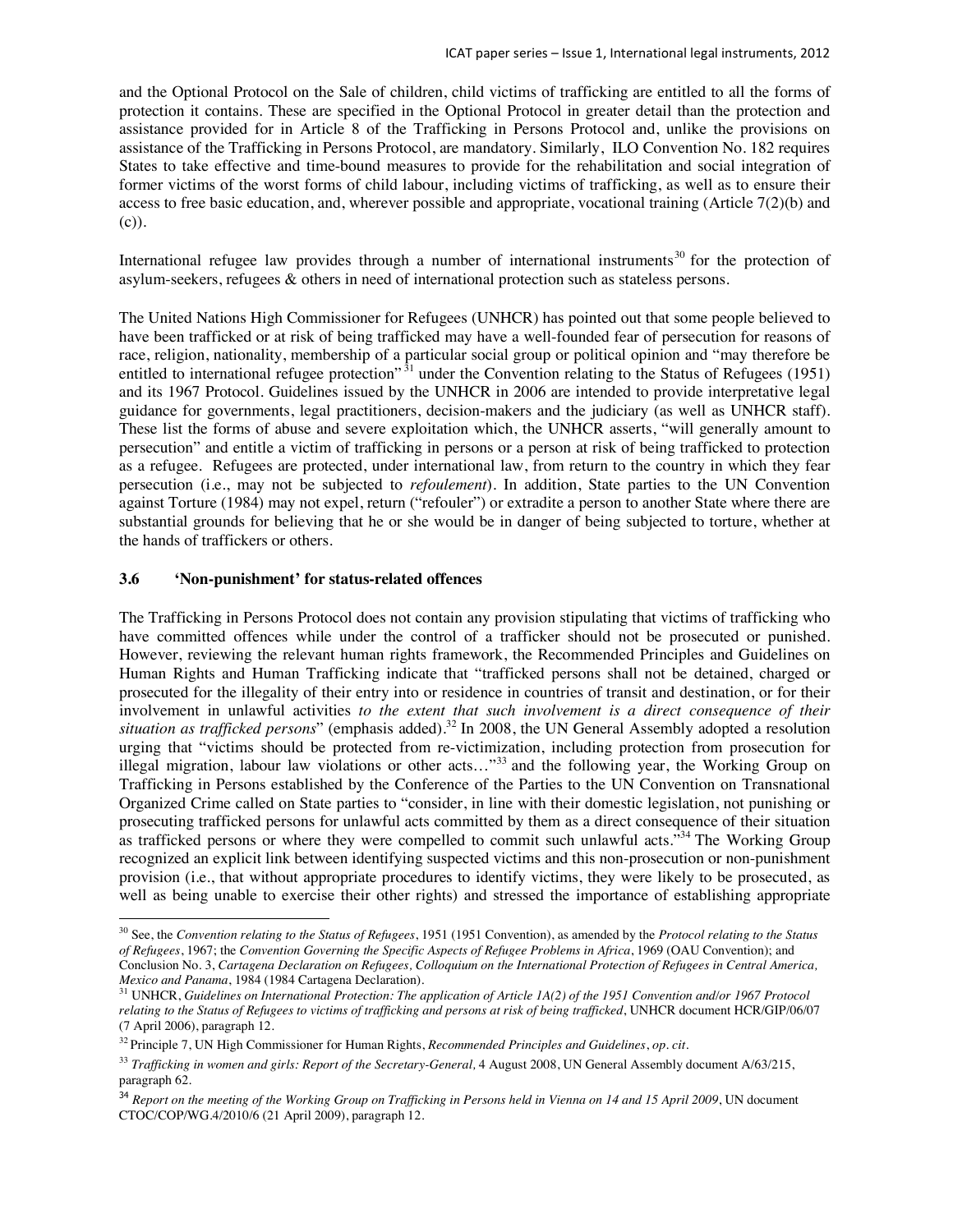procedures for identifying victims. The Global Plan of Action to Combat Trafficking in Persons adopted by the General Assembly urged Governments to go beyond just "considering" non-punishment measures and "to take all appropriate measures to ensure that identified victims of trafficking in persons are not penalized for having been trafficked..."<sup>35</sup>

Several UN resolutions and treaty-monitoring bodies have recognized the non-criminalization principle for status-related offences, as have several regional bodies.<sup>36</sup> Nevertheless, at the national level, investigators, prosecutors and courts face a practical challenge in transforming the principles of either non-prosecution or non-punishment into reality. While many national legal systems regard the coercion applied to some defendants as a mitigating circumstance, without explicit legislative direction, it is more challenging for law enforcement officials to agree on a general ban on the prosecution of possible victims of trafficking who are also suspected of committing an offence, particularly before the conclusion of an alleged case of trafficking in persons. Some States have begun developing procedures on this,<sup>37</sup> but the process is still at a relatively early stage.

## **4 Steps recommended to have a positive impact**

To bring about a more integrated and holistic approach to trafficking in persons requires anti-trafficking actors to recognize, first of all, that there is more than one international instrument to deal with the challenges of trafficking in persons, all of which require full implementation. This has to be supplemented in practice by a comprehensive and human rights-based approach to trafficking in persons that gives equal attention to prevention, protection, and prosecution.

At the national level, States should pursue comprehensive legislation and urge a multidisciplinary approach which is underpinned by standards espoused in a number of international instruments, involving policy makers and practitioners from different ministries or sectors with specific expertise on crime, labour issues, migration, child protection and human rights, amongst other topics. This in turn requires coordination between the various government ministries and agencies involved and close cooperation with a range of service providers, including non-governmental organization, that have a role to play in identifying and/or protecting and assisting victims.38

#### **4.1 Ensuring adequate legislation is in place to combat** *all* **coercive and exploitative practices related to trafficking in persons**

A continuing lack of clarity about who is a victim of trafficking hampers efforts to identify, protect and assist trafficked persons, and some general resolution is required to improve cooperation among States, international organizations, and other actors in this area. This means resolving outstanding definitional debates, including clarification about the distinction, if any, between a victim of trafficking and persons subjected to slavery or forced labour, or sexual violence and exploitation as well as the question of whether the movement of a person is required for the person to be categorized as a victim of trafficking.

In addition, clarification is required on whether children who are recruited to work, but who are not subjected to any of the forms of exploitation mentioned explicitly in the Trafficking in Persons Protocol, should be regarded as trafficking victims (and those responsible prosecuted accordingly).

 $\ddot{\phantom{a}}$ 35 UN General Assembly resolution 64/293, *United Nations Global Plan of Action to Combat Trafficking in Persons*, UN document A/RES/64/293 (12 August 2010), paragraph 20.

<sup>36</sup> See OHCHR, *Recommended Principles and Guidelines on Human Rights and Human Trafficking. Commentary, op. cit.*, page 132.

 $37$  In particular, States which have ratified the Council of Europe Convention on Action against Trafficking in Human Beings (2005). Article 26 requires States parties to "provide for the possibility of not imposing penalties on victims for their involvement in unlawful activities, to the extent that they have been compelled to do so".

<sup>&</sup>lt;sup>38</sup> This approach is described in a publication by the Organization for Security and Co-operation in Europe Office for Democratic Institutions and Human Rights, *National Referral Mechanisms. Joining Efforts to Protect the Rights of Trafficked Persons. A Practical Handbook*, Warsaw, 2004.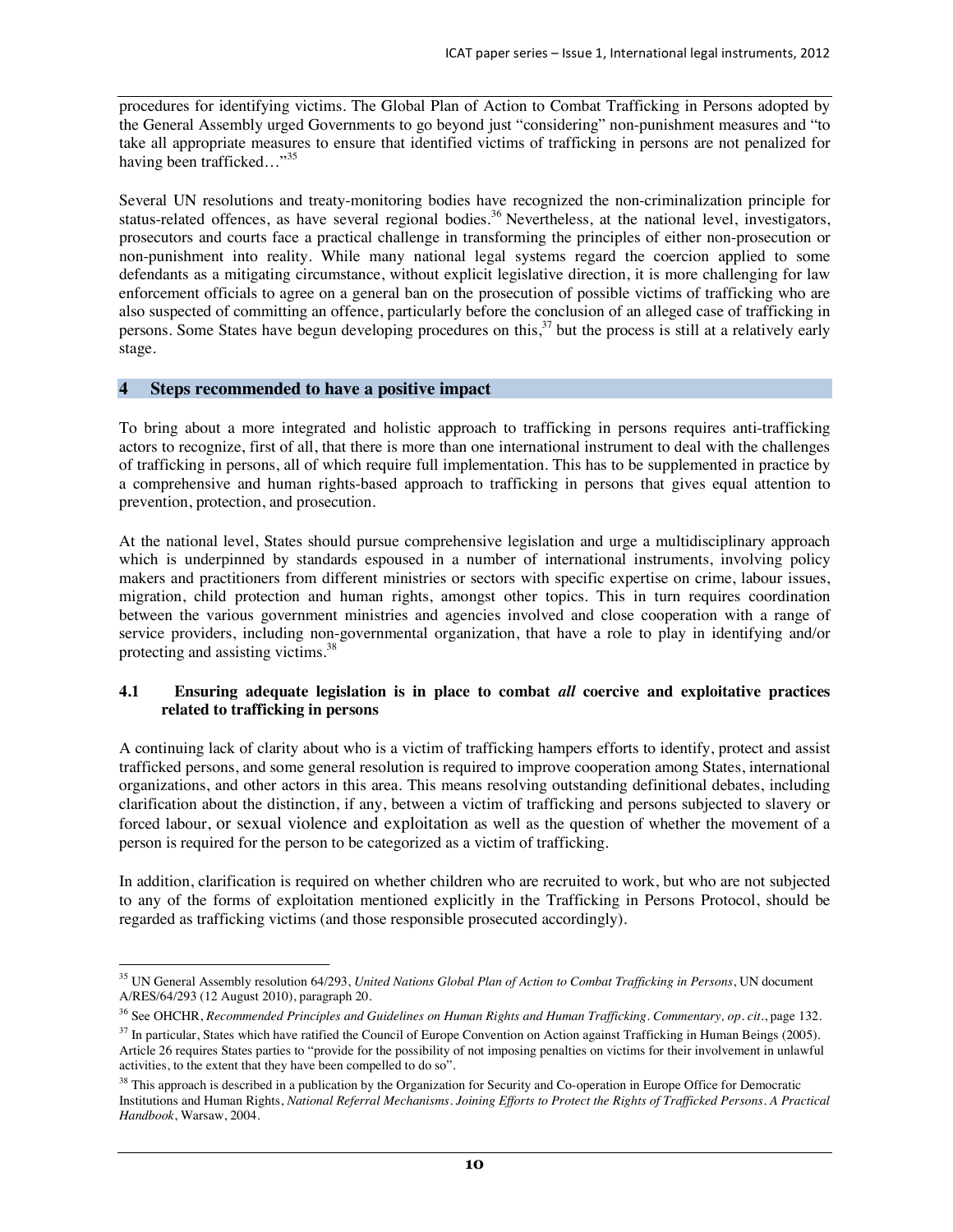While new anti-trafficking legislation has generally focused on reflecting the provisions of the Trafficking in Persons Protocol, there has been a call for legislation to go further, to establish all the component acts of trafficking in persons, along with related conduct, as criminal offences. 39 The implication of both the Trafficking in Persons Protocol and the Recommended Principles and Guidelines as well as others,<sup>40</sup> is that comprehensive national legislation should cover (i) all forms of exploitation which a State wants to criminalize or is obliged to do so by its ratification of all international instruments, and (ii) also forms of forced labour and exploitation that have been categorized as criminal for the first time as a result of the definition in Article 3 of the Trafficking in Persons Protocol.<sup>41</sup> States may wish to consider whether to prohibit specific forms of exploitation and punish those responsible for using them and, if so, whether appropriate legislation is in place to do so.

#### **4.2 Actors at national and international levels interacting cooperatively beyond their specific mandates and areas of expertise**

At both the international and national levels, for multiple reasons including structural necessities, the application of a holistic approach to trafficking in persons will remain challenging. Given their specialised nature, many international organizations, for example, have pursued the aspects of the issue that are specifically relevant to their own mandates, focusing, for example, on particular victims who are trafficked (such as children or women) or on particular methods on which they have expertise (e.g., the criminal justice system or systems of labour inspection and implementation of labour law). At the national level, ministries and departments also have specific mandates and face challenges similar to those of international organisations. These challenges are in some ways reinforced when those ministries, for example, working closely with a specific international legal regime or cooperating with a particular international organization, while benefiting from that international organization's expertise, are also limited by the mandate-specific expertise of the organization. This in turn sometimes results in a fragmented approach by different government ministries and departments. Furthermore, limited resources also have a part to play as a contributing factor. In any case, the end result is that organizations remain in their own silos, unaware of or unable to take in the obligations of States outside their own mandates, which in turn impacts on the development of meaningful cooperation with others, and the consequent failure to adequately impact the multiple and inter-related dimensions of human trafficking.

The need for greater cooperative action, utilising all relevant legal frameworks, is clear. At the national level, the coordination of both governmental and non-governmental organizations including that of locally active international organizations can be undertaken more effectively by creating a mechanism for an independent national coordinator whose office is separate from ministries that are tasked with various elements of antitrafficking work. The independence of such an office would greatly support the implementation of a truly comprehensive response, being more attuned to realizing synergies in the work of diverse anti-trafficking actors, assisting with the sharing of information and the brokering of cooperation discussions, by helping to identify and build common or shared priorities and through offering independent monitoring and evaluation of all related activities.

 $\ddot{\phantom{a}}$ 

<sup>39</sup> See Principle 12, UN High Commissioner for Human Rights, *Recommended Principles and Guidelines on Human Rights and Human Trafficking*, *op. cit.* Guideline 4.1 calls for "All practices covered by the definition of trafficking such as debt bondage, forced labour and enforced prostitution should also be criminalized". The OHCHR Commentary on the Recommended Principles and Guidelines recognizes that, by advocating the criminalization of related conduct, Principle 12 and Guideline 4 go beyond the strict requirements of the Trafficking in Persons Protocol (OHCHR, *Recommended Principles and Guidelines on Human Rights and Human Trafficking. Commentary, op. cit.*, page 188). The Commentary suggests that "The definitive list [of related conduct] would include not just the cited 'sexual exploitation, forced labour or services, slavery or practices similar to slavery and servitude' but also debt bondage, the worst forms of child labour and forced marriage".

<sup>&</sup>lt;sup>40</sup> For example, the ILO has recommended that "States should legislate against trafficking in the broadest sense, giving full attention to all aspects of forced labour, in addition to sexual exploitation, and making provision for identifying and prosecuting the offence of forced labour as defined in the ILO Conventions" (*The cost of coercion, op. cit.*, paragraph 37).

<sup>&</sup>lt;sup>41</sup> For example, concerning offences committed when the means used involve "the abuse of power or of a position of vulnerability", a concept which had not appeared in previous international legal instruments. For further discussion, see the UNODC issue paper, *Abuse Of A Position Of Vulnerability And Other "Means" Within The Definition Of Trafficking In Persons*, (UNODC, October 2012).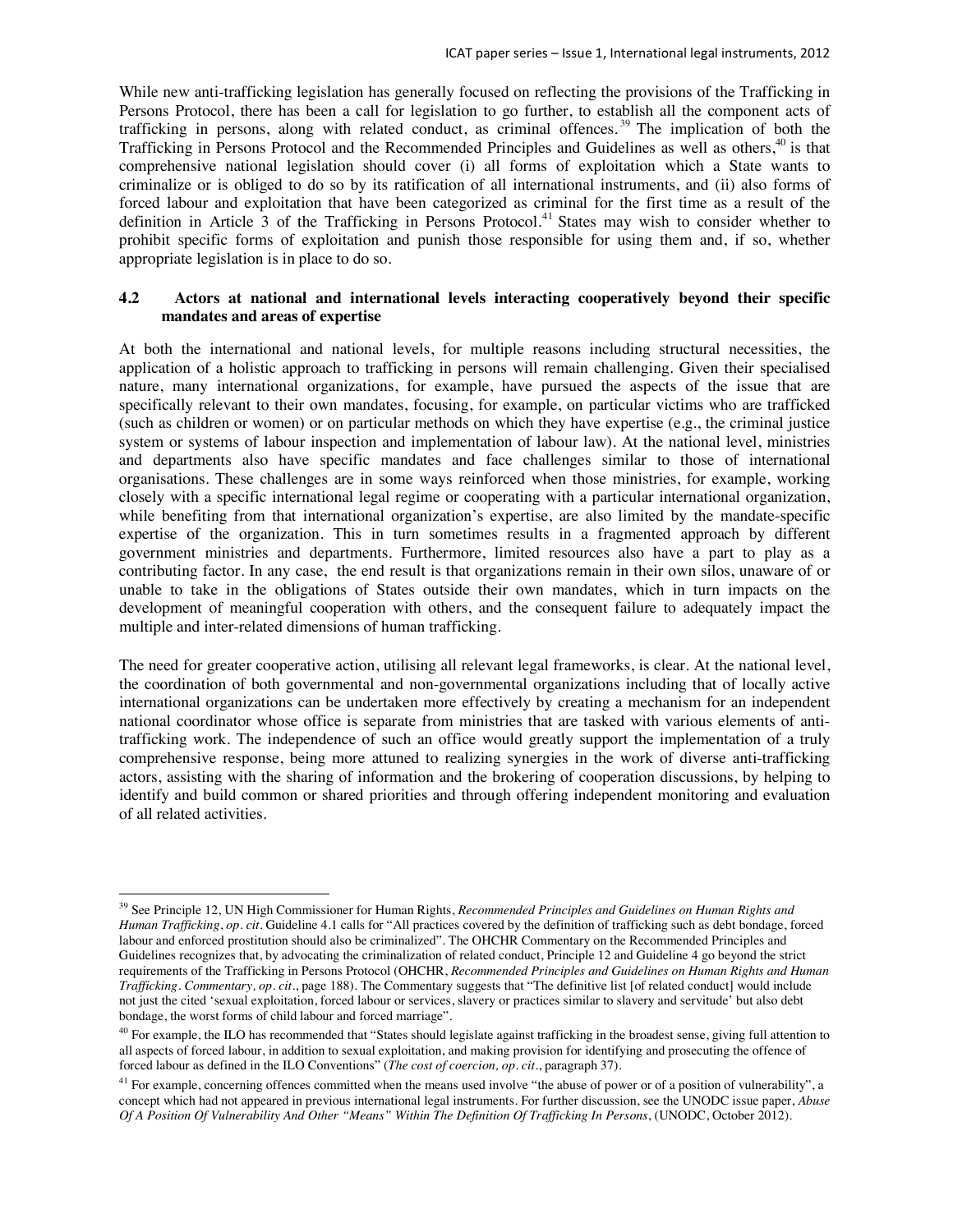## **4.3 Non-criminalization of 'status-related offences'**

Although not mentioned by the Protocol, it is apparent that a new norm on non-criminalization of victims of trafficking for offences committed in the course of the trafficking experience has been developing since 2000. States need to be aware of this when developing anti-trafficking legislation, and it would be helpful for treaty monitoring bodies and international organizations providing related normative assistance to disseminate information about how this principle, which increasingly finds expression in both intergovernmental fora and expert technical advice, is being observed in law and practice.

## **4.4 Protection of trafficked persons: the complementarity of regimes stipulated by different international instruments**

As the protection provisions of the Trafficking in Persons Protocol, alone, are not as strong as those stipulated in other international legal instruments, States should be made aware of their wider obligations implied by other international conventions, notably obligations under refugee law, labour and human rights law, including that which is specific to children, all of which are mentioned in section  $3.5$  above<sup>42</sup>. As many States are selective about which individuals (who are deemed victims of human trafficking under the terms of the Trafficking in Persons Protocol) are provided with protection and assistance, especially those who are migrants and in an irregular situation, they should be urged to review their laws and policies concerning such protection and assistance, with a view to providing appropriate protection and assistance to all victims of exploitation who are entitled to protection or assistance under the terms of international legal instruments. These may include victims of forced labour such as bonded labourers, victims of 'slave labour' or 'practices similar to slavery', and victims of commercial sexual exploitation who have not been subject to human trafficking as defined in the Trafficking in Persons Protocol.

## **4.5 Provisions to provide temporary residence status or to repatriate foreign victims of trafficking**

The Trafficking in Persons Protocol mentions possible measures for permitting foreign victims of trafficking in persons who have no legal entitlement to be on a State's territory to remain there temporarily or permanently (Article 7) and the possible repatriation of victims of trafficking (Article 8). It indicates further that return "shall preferably be voluntary" (Article 8, subparagraph 2) and stipulates one main safeguard, that returns shall be carried out "with due regard for the safety" of the person involved.<sup>43</sup> The Recommended Principles and Guidelines on Human Rights and Human Trafficking confirmed the provision of temporary residence and the safe return of victims.44

Once again, a variety of other international legal instruments are pertinent when considering whether to issue a victim of trafficking with temporary residence status and also whether to repatriate an adult or child victim of trafficking and how to assess the possible risks involved.

## *Temporary residence status<sup>45</sup>*

There are various ways in which victims of trafficking can be granted temporary residence status, such as being granted what one regional anti-trafficking convention calls "a recovery and reflection period"<sup>46</sup> (when there are reasonable grounds to believe that the person concerned is a victim of trafficking), or issuing

 $\ddot{\phantom{a}}$  $42$  While these are not currently consolidated into a regularly updated single reference text, relevant obligations are best noted in the International Framework for Action to Implement the Trafficking in Persons Protocol, Vienna, 2010.<br>http://www.unodc.org/documents/human-trafficking/Framework for Action TIP.pdf

 $43$  Article 8, subparagraph 2, also stipulates that return shall be with due regard "for the status of any legal proceedings related to the fact that the person is a victim of trafficking". See also UNODC, *Legislative Guide, op. cit.,* paragraph 61 on 'Repatriation of Victims'.

<sup>&</sup>lt;sup>44</sup> Principle 9 of the Recommended Principles and Guidelines on Human Rights and Human Trafficking<br><sup>45</sup> For a comparative analysis of various national approaches to temporary residence for victims of trafficking, see S. Martens, International Migration Law No.24 – Rights, Residence, Rehabilitation: A Comparative Study Assessing Residence Options for Trafficked Persons, (2010), Geneva, IOM.

<sup>46</sup> Council of Europe Convention on Action against Trafficking in Human Beings (2005), article 13.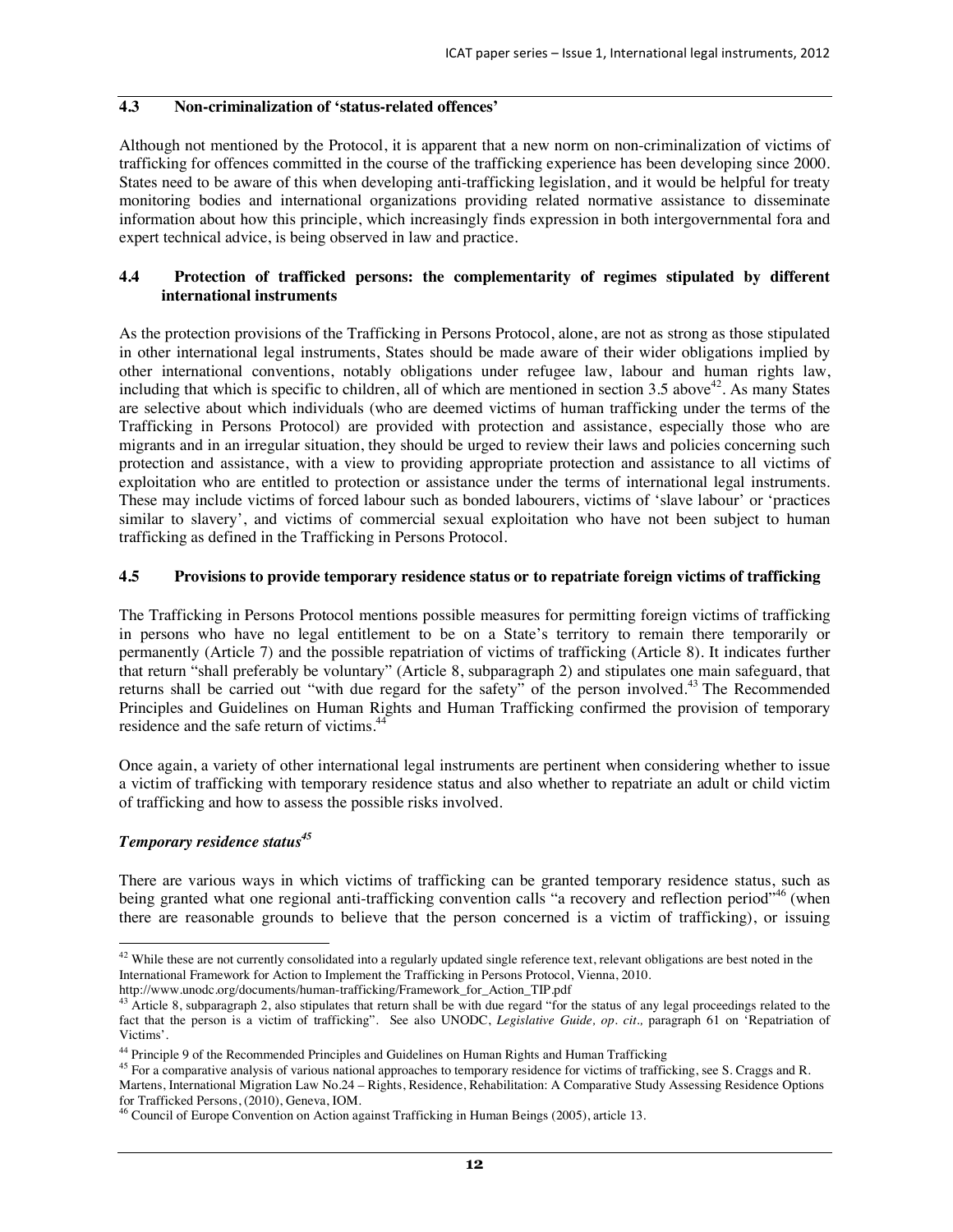temporary residence permits to victims on condition that they agree to provide evidence for a criminal investigation (and potentially a trial).<sup>47</sup> With respect to child victims, UNICEF has called on States to "grant to child victims of trafficking a reflection period to recover and escape the influence of traffickers and/or to make an informed decision on cooperating with the competent authorities. No deportation shall be carried out during this period".<sup>48</sup> Victims' entitlement to an effective remedy by the competent national tribunals, for acts violating a person's fundamental rights (under the terms of Article 7 of the Universal Declaration of Human Rights <sup>49</sup> ), potentially means that States should enable victims to remain on their territory in other circumstances (for example, to seek compensation).

Some States that allow foreign victims of trafficking to remain on their territory detain them mandatorily in shelters. The UN Special Rapporteur on trafficking in persons, especially women and children, has pointed out that "The routine detention of women and of children in shelter facilities…is clearly discriminatory and therefore unlawful".<sup>50</sup> Elsewhere, not only the legal grounds for allowing foreign victims to remain in a State vary, but the periods of time considered appropriate to allow them to recover also vary substantially.

States may wish to consider what provisions on temporary residence status have proved effective, both from the point of view of the victims and the criminal justice systems involved. However, as foreign victims have a variety of different rights to remain in a State other than their own, there is a clear existing need to draw up guidance that reflects the provisions of the various relevant international legal instruments affecting the rights of victims to recover while remaining in the State where they have been trafficked. This should discourage practices that are discriminatory or unlawful and also contribute to enabling victims to recover more effectively and thereby to make informed decisions on whether to provide evidence or otherwise participate in legal proceedings intended to bring about the conviction of their trafficker(s).

## **Returns**<sup>51</sup>

 $\ddot{\phantom{a}}$ 

A person's right to return to his or her country of origin is affirmed by the International Covenant on Civil and Political Rights, and so applies to victims of trafficking who are not residents of the country in which they are identified.52 Article 8 of the Trafficking in Persons Protocol further clarifies that the return of victims of trafficking must be safe and, preferably, voluntary. Of particular relevance are the non-refoulement provisions of the Convention Relating to the Status of Refugees and its 1967 Protocol and the Convention against Torture are explicitly acknowledged by Article 14 of the Trafficking in Persons Protocol<sup>53</sup>. The Committee on the Rights of the Child has pointed out the obligations of State parties to the Convention on the Rights of the Child in a General Comment about the treatment of any unaccompanied and separated children outside their country of origin, emphasizing that all decisions about possible return must make the best interests of the child concerned a primary consideration, stressing the need for the possible return of an individual child to be

<sup>&</sup>lt;sup>47</sup> The UN Special Rapporteur on trafficking in persons, especially women and children has pointed out that these two procedures have very different implications, the first promoting the victims' recovery, while the second "defeats the very purpose of a reflection and recovery period", as it is "often tied to the willingness of trafficked persons to cooperate with law enforcement and testify against traffickers" (*Report of the Special Rapporteur on trafficking in persons, especially women and children, Joy Ngozi Ezeilo,* UN document A/HRC/17/35 [13 April 2011], paragraph 50).

<sup>48</sup> UNICEF, *Guidelines for the Protection of Child Victims of Trafficking, UNICEF technical notes*, 2006, page 21.

<sup>49</sup> Guaranteed by article 2 (3) of the International Covenant on Civil and Political Rights (1966).

<sup>&</sup>lt;sup>50</sup> Report of the Special Rapporteur on trafficking in persons, especially women and children, Joy Ngozi Ezeilo, UN document A/HRC/17/35 (13 April 2011), paragraph 43. The Special Rapporteur also observed that the detention of victims "discourages and diminishes the quality of victim cooperation with authorities" (*ibid*., paragraph 44).

<sup>51</sup> For example, see *Report of the Working Group on Contemporary Forms of Slavery on its twenty-ninth session*, UN document E/CN.4/Sub.2/2004/36 (20 July 2004), paragraph 29, which "calls upon all States to ensure that the protection and support of the victims are at the centre of any anti-trafficking policy, and specifically to ensure that: (a) No victim of trafficking is removed from the host country if there is a reasonable likelihood that she will be re-trafficked or subjected to other forms of serious harm, irrespective of whether she decides to cooperate in a prosecution".

<sup>52</sup> See UDHR, article 13(2) and ICCPR, article 3(2).

<sup>53</sup> See also the discussion in section 3.5 above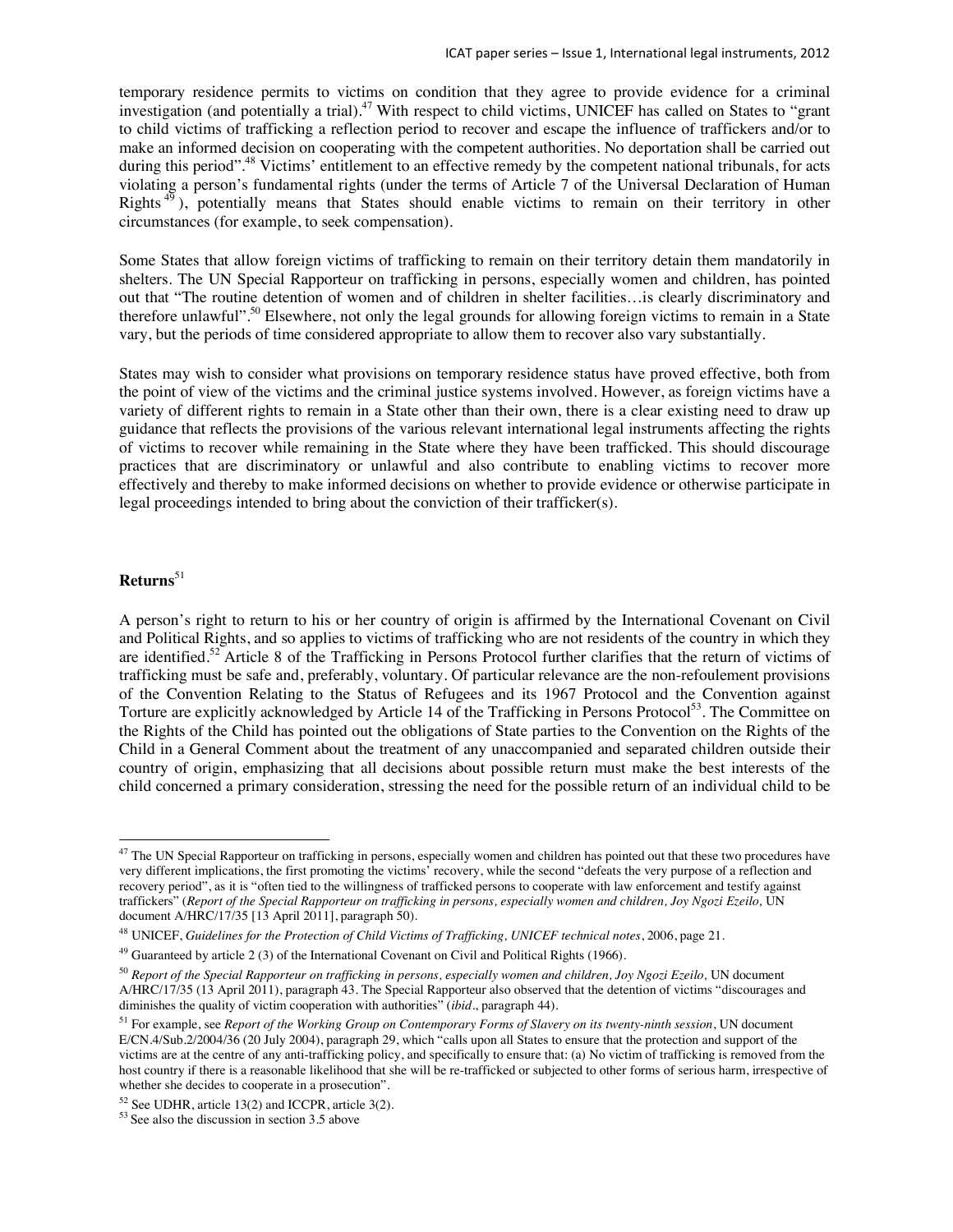preceded by a risk assessment.<sup>54</sup> The danger that a victim of trafficking who is returned in an inappropriate way might be re-victimized has been pointed out by various international treaty- bodies, and in the Recommended Principles and Guidelines on Human rights and Human Trafficking.55 A variety of other rights in the Universal Declaration of Human Rights are also relevant, such as a person's right to an effective remedy (Article 7, mentioned above) and their right not to be subjected to discrimination (Article 2),<sup>56</sup> for example, following their return. The Trafficking in Persons Protocol requirement that returns shall be carried out "with due regard for the safety" of the person involved implies that the State where a victim is located should carry out an individual risk assessment before reaching a decision about a possible return (though the victim is entitled to leave the State voluntarily even prior to such an assessment), but this is not specified in the Legislative Guide.<sup>57</sup> The Organization for Security and Co-operation in Europe (OSCE) Office for Democratic Institutions and Human Rights (ODIHR) convened a group of experts in March 2012 to discuss the contents of possible guidance for the OSCE's participating States on safe returns of trafficked persons. The group included representatives of international organizations, specialist non-governmental organizations and others. Such guidance, whether in the form of a set of principles or a more general guide, would almost certainly be relevant for more than just the OSCE's 56 participating States and could potentially help promote greater policy coherence on the issue of returns for the international community as a whole.

#### **4.6 Conclusion**

One of the lessons that has been learnt in the past decade in responding to trafficking in persons is that an exclusive reliance on a narrow interpretation of the obligations created (and sometimes not fully detailed or defined) by the Trafficking in Persons Protocol is not sufficient to ensure a comprehensive and effective response to human trafficking. Instead, efforts must be made to ensure better understanding of the coherence between human rights law, refugee law, labour law and other relevant bodies of law, and the need to bring diverse but complementary instruments to bear on the trafficking challenge, not only as reference tools but as an international framework that needs to be implemented on the ground.

Each of the steps proposed is intended to strengthen and make more effective measures for combating trafficking in persons, and to improve the protection to which victims of trafficking are entitled under available but often neglected branches of international law. These steps are not exclusive. Once they are taken, they will themselves require monitoring and evaluating in order to learn further about what legal provisions and policies are most effective and which ones turn out to be less helpful in the evolving field of anti-trafficking.

 $\overline{a}$ 54 Committee on the Rights of the Child, General Comment No. 6, *Treatment of unaccompanied and separated children outside their country of origin*, UN document CRC/GC/2005/6 (1 September 2005), notably paragraphs 27 and 84.

<sup>&</sup>lt;sup>55</sup> Principle 11 of the Recommended Principles and Guidelines on Human Rights and Human Trafficking  $56$  Rights guaranteed respectively by articles 12 and 2 of the International Covenant on Civil and Political Rights.

<sup>57</sup> See UNODC, *Legislative Guide, op. cit.,* paragraph 61.